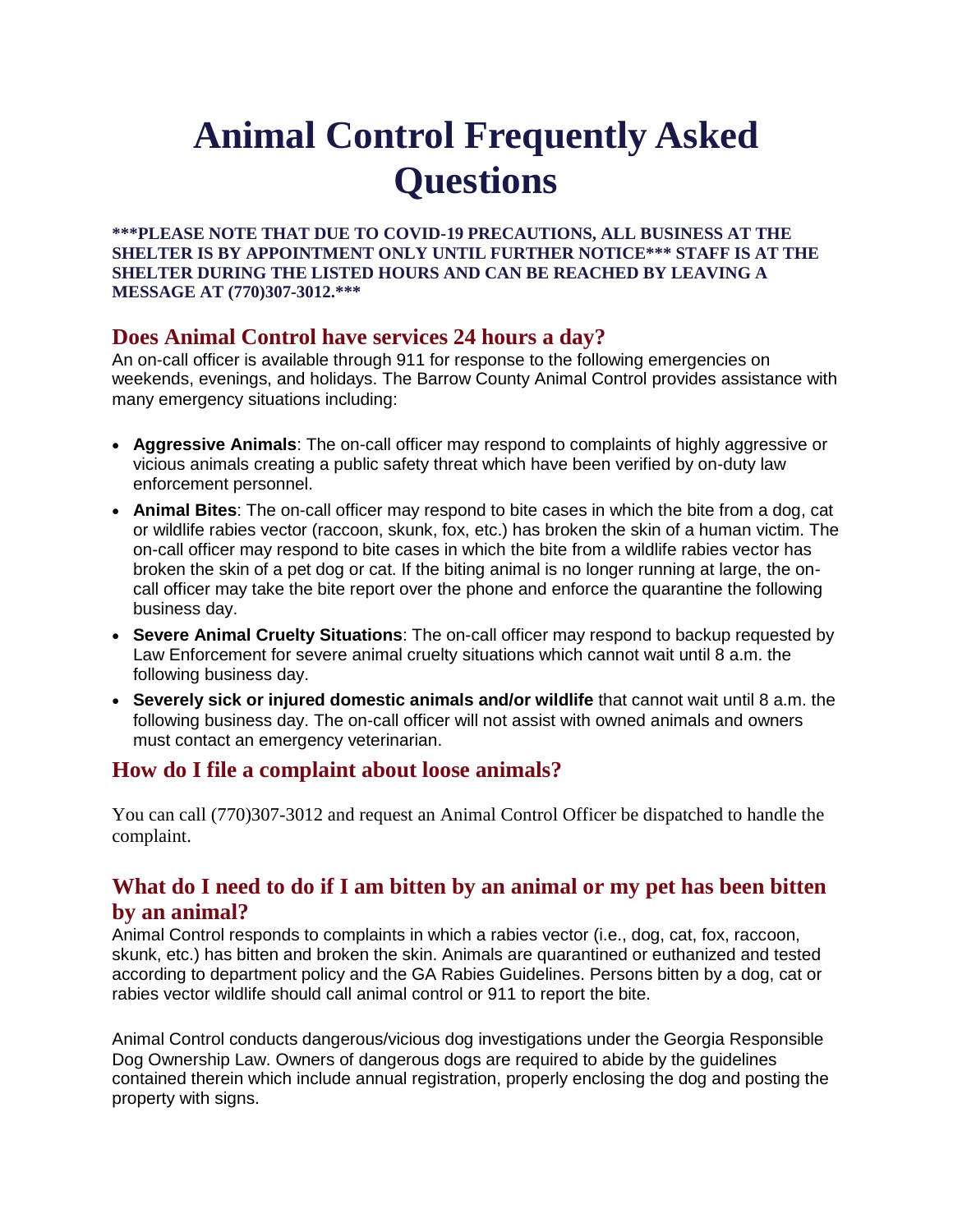#### **What constitutes a "barking dog"?**

Barrow County Ordinances prohibits the disturbance of the peace by barking animals. A violation shall be known as any animal to cause a disturbance by barking, howling, or other noisemaking for either (a) continuously for a period of at least 30 minutes; or (b) intermittently for a period of at least one (1) hour. Officers may issue warnings and citations to owners of alleged nuisance animals. Barking dog complaints are not handled after-hours or on weekends and holidays.

Caller must provide either two written statements from two different residences who shall have to identify the address of the dog owner, a description of the dog, date and time of the offense or one witness statement and some form of audio and or video recording of the offense.

#### **What do I need to do if I suspect an animal is being abused or neglected?**

Animal Control investigates allegations of animal neglect and cruelty. The goal of the department is to change neglectful owners' behavior through education, warning and, in some cases, citation. In order to establish probable cause, callers must provide their information and the exact address of the offense.

Since Animal Control is not fully equipped to conduct thorough equine cruelty investigations, and does not possess an impound facility, equine cruelty investigations are limited. Upon receiving a complaint, officers may be dispatched to assess the validity of the complaint, and refer valid complaints to the GA Department of Agriculture Equine Unit. Callers may also contact the GDA Equine Unit directly at 404-656-3713.

## **Can I tether my dog outside?**

No, the Barrow County Board of Commissioners passed a new ordinance in October 2020 that banned *unattended* tethering. Owners have a grace period until April 2021 to be in compliance with the new ordinance.

#### **Does Animal Control pick up dead animals?**

Disposal of dead animals on private property is the responsibility of the property owner. Citizens may call Animal Control for the removal of any dead animal located on a county maintained road. Citizens need to contact City of Winder for any dead animals located within the city limits of Winder and GA D.O.T for any dead animals located on state highways.

Barrow County Roads and Bridges Department, and public works departments of City of Winder may remove large animals from highways, roadways and right-of-ways.

- GA D.O.T (770)532-5500
- City of Winder (770)868-0863
- Roads and Bridges (770)-307-3075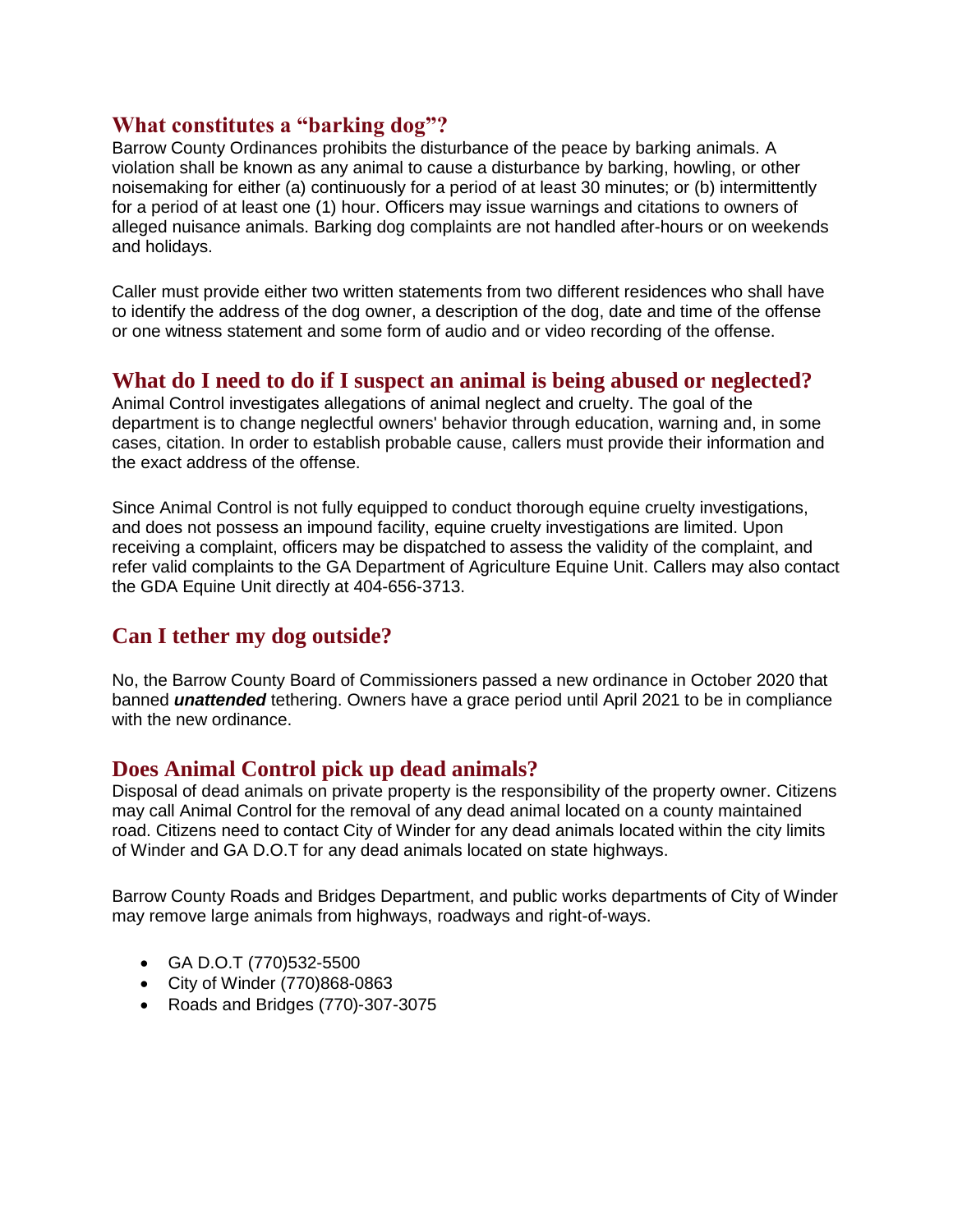#### **Does Animal Control loan out traps?**

Animal Control possesses a limited number of traps for use in **apprehending dogs which are unable to be caught by hand, or run at large outside of regular patrol hours or cats involved in a bite incident.** It is illegal to trap wildlife in Georgia without the proper permits from the GA Department of Natural Resources and traps will not be loaned to citizens for the purpose of trapping wildlife. Citizens may trap and surrender feral cats to Animal Control Monday, Tuesday, Thursday, and Friday from 10:00am to 5:00pm and Wednesday from 1:00pm-5:00pm. Please call to set up an appointment before you arrive.

#### **What do I need to do about stray cats at my house?**

Due to the large numbers of free roaming cats, animal control responds to cats on a complaint only basis. Warnings and citations may be issued to owners of free-roaming cats that are not spayed or neutered, vaccinated for rabies, and/or causes property damage. For a citation, complainants may be required to provide a written statement detailing the violations and a description of the animal, the address of the cat owner and be willing to appear in court. Citizens with stray cats and kittens may bring the cats to the shelter.

Citizens may trap and surrender feral cats to Animal Control Monday, Tuesday, Thursday, and Friday from 10:00am to 5:00pm and Wednesday from 1:00pm-5:00pm.

Animal Control makes every effort to locate barn homes/working homes for unwanted feral cats. However due to the overwhelming number of feral cats, any feral cats that cannot be placed in a working home/barn home will be spayed/neutered, ear-tipped, and vaccinated for rabies and rereleased back to the area where the animal was trapped.

## **What do I need to do about keeping feral cats off my property?**

Cover your trash cans tightly or secure lids with bungee cords.

If cats are climbing and walking all over cars, a car cover can be purchased to prevent paw prints.

To keep cats away from gardens, flower beds, or other specific areas of property, scatter fragrant items that don't appeal to a cat's sense of smell, like fresh orange or lemon peels, organic citrus-scented sprays, coffee grounds, vinegar, pipe tobacco, or oil of lavender, lemongrass, citronella, or eucalyptus.

Add the herb rue to gardens to keep cats out, or sprinkle dried rue over gardens or landscaping.

Use plastic carpet runners, spiked-side up and covered lightly in soil, in gardens, flower beds, and other landscaping.

Set chicken wire firmly into the dirt with sharp edges rolled under.

Arrange branches in lattice-type patterns or use actual lattice fencing material over soil, this discourages digging.

Embed wooden chopsticks, pine cones, or sticks with dull points deep into the soil with the tops exposed eight inches apart.

Pick up some [Cat Scat™](http://www.gardeners.com/buy/safe-cat-deterrent/31-954.html) plastic mats to press into the soil. The mats have flexible plastic spikes that are harmless to cats and other animals, but also discourage digging.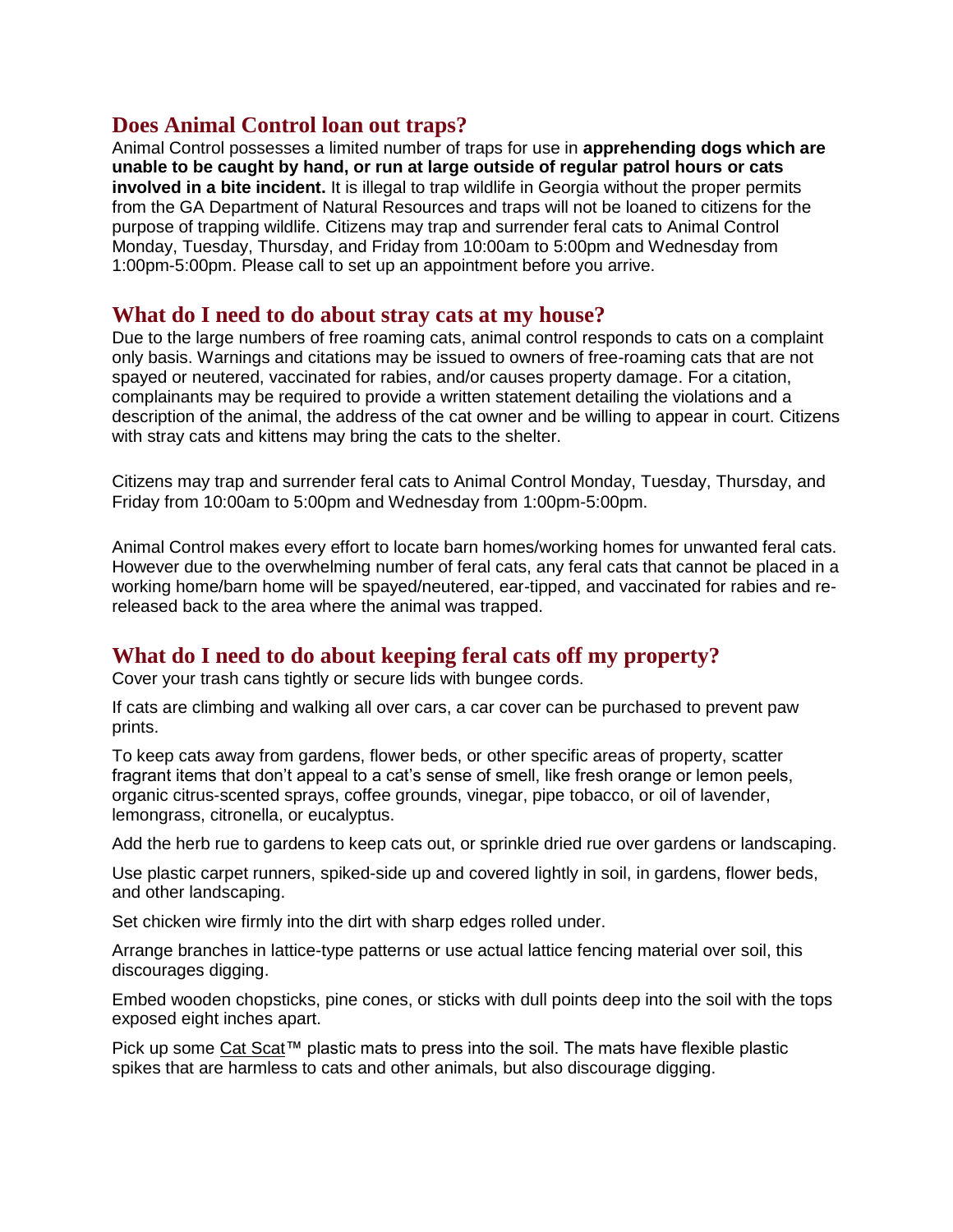Cover exposed ground in flower beds with large (and attractive) river rocks to keep cats from digging.

Install an ultrasonic animal repellent or a motion-activated water sprinkler like [CatStop™](https://www.amazon.com/s/?ie=UTF8&keywords=catstop+ultrasonic+cat+deterrent&tag=googhydr-20&index=aps&hvadid=178664361562&hvpos=1t1&hvnetw=g&hvrand=15303783193900632145&hvpone=&hvptwo=&hvqmt=b&hvdev=c&hvdvcmdl=&hvlocint=&hvlocphy=9007767&hvtargid=kwd-1149423079&ref=pd_sl_4epf6fiqvw_b) or [ScareCrow™](https://www.amazon.com/s/?ie=UTF8&keywords=scarecrow+water+sprinkler&tag=googhydr-20&index=aps&hvadid=176964741292&hvpos=1t1&hvnetw=g&hvrand=8935694406593868405&hvpone=&hvptwo=&hvqmt=b&hvdev=c&hvdvcmdl=&hvlocint=&hvlocphy=9007767&hvtargid=kwd-95409830&ref=pd_sl_6ge8s9hj69_b).

Physically block or seal locations that cats are entering with chicken wire or lattice. Doublecheck that no cats or kittens will be trapped inside.

#### **Does Animal Control remove wildlife?**

Animal Control's primary function is the control of stray dogs and cats and does not regularly respond to nuisance wildlife requests. Officers generally respond only to wildlife bites to a person or pet, sick and/or injured wildlife, and wildlife within the living area of a residence. Animal Control does not respond to complaints of wildlife or snakes in the:

- Attic
- Chimney
- Crawl space
- Garage
- Out-Buildings
- Yard

Orphaned or injured wildlife should be reported to the GA Department of Natural Resources. Injured deer should be reported to 911 for a law enforcement officer or DNR game warden to dispose of the animal as they see fit. For nuisance wildlife, citizens can call a private wildlife relocater to have the animals removed.

## **What do I do if my animal is missing?**

The best way to locate your missing animal is to come to the Animal Shelter during the shelter's business hours to look for your pet. The shelter is open Monday, Tuesday, Thursday, Friday, from 10:00 a.m. to 5:00p.m, Wednesday 1:00 p.m to 5:00p.m and Saturday from 10:00a.m to 2:00p.m, closed on Sunday and holidays.

When you come to the shelter, bring any pictures of the pet and any vet records. This will help Animal Control employees in the identification of your pet if found in the shelter. If the pet is not found in the shelter, the employees will assist you in filling out a lost report and provide assistance on how to continue your search for your lost pet.

The best way to ensure the safe return of your lost pet is for the pet to wear a collar with an I.D. tag and/or rabies tag or to be microchipped. If the animal can be identified in the field by the Animal Control Officer, it is likely that the pet will be returned to the owner and not taken to the Animal Control Shelter when at all possible. When the animal is turned in to the Animal Control shelter, personnel will also attempt to contact the owner with the information provided on the tag or chip as soon as possible.

Please remember animals will sometimes lose their tags or have them removed by someone.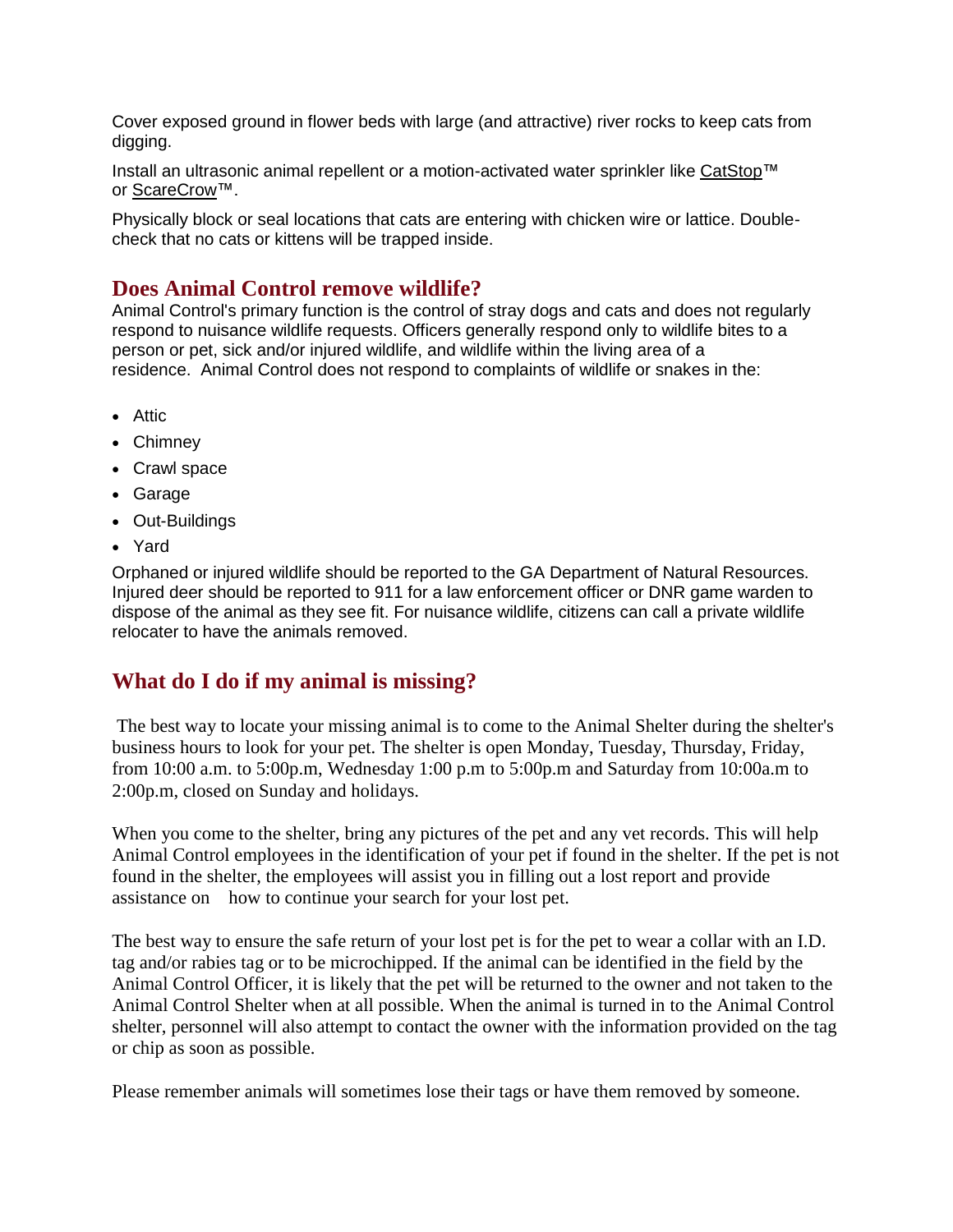Even if your animal leaves home wearing a collar and tags, there is always a chance the collar may not be on the animal when it is picked up. Well-meaning citizens may take the collar off to get a better look at the tag, and the animal may escape before they can put the collar back on. Do not rely on the tag to be on the animal when it arrives at the Animal Control Shelter.

**Pawboost.com**: This website is used to generate missing or found posters. These posters will be sent to all subscribers in the area.

Facebook: There is a 3<sup>rd</sup> party website run by citizens. The Facebook page is called Lost and Found Pets of Barrow County. This page can be useful for many citizens to helping reunite lost pets.

# **What do I have to do to reclaim my animal from Animal Control?**

The owner must go to the Animal Control Shelter during regular business hours to reclaim the pet. You must bring an I.D. (driver's license or Georgia I.D.) and proof of ownership, such as vet records.

# **Where do I go to pay a fine for an animal violation?**

Some violations are payable prior to the court date. Contact Barrow County Magistrate Court to see if the citation you have can be paid prior to the court date.

# **How long do you hold animals?**

Strays are held 72 hours. After that, they are deemed to be property of Barrow County. The animals are then held for an indefinite period of time. If space is available and the animal is healthy and not aggressive.

Animals turned into the shelter by their owner will remain as long as we have space and the animal remains healthy and non-aggressive. Because space must be available for strays who are brought to the shelter, some animals are unfortunately pulled to provide space even if healthy and non-aggressive.

# **Can I bring my animal to Barrow County Animal Control?**

Yes, but we would love to provide you with other options before you resort to bringing your animal to us. Sometimes the issue that is causing you to contemplate getting rid of your pet can be resolved with additional information about your particular animal or assistance from a rescue group. There is a fee for any animal being owner surrendered to the shelter. We are a public intake not a no-kill shelter. Animals turned into the shelter by their owner will remain as long as we have space and the animal remains healthy and non-aggressive. Because space must be available for strays who are brought to the shelter, some animals are unfortunately pulled to